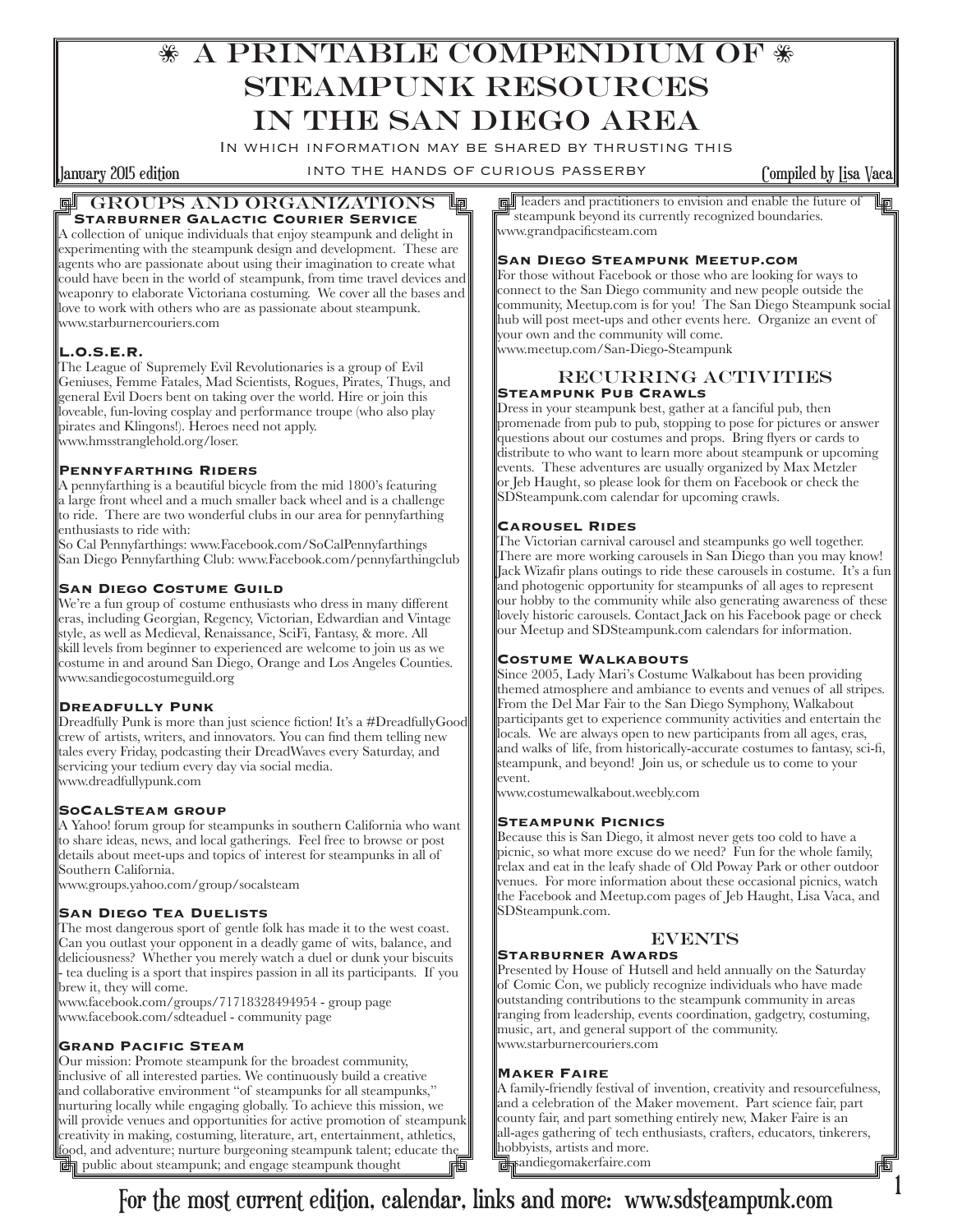#### **Trainsong & the Age of Steam**

Adventure back in time to the age of steam. Explore the train yard of the Poway Midland Railroad or board the 1907 Baldwin Steam Engine as it chugs through the Wild West avoiding showdowns with western gunslingers. Hear the songs and stories of the rails as musicians and story tellers share their accounts of railroad life. Meet fictional characters of an alternative Victorian Era who are consumers of fancy inventions, gadgets and armory (a.k.a. steampunks). www.powaymidlandrr.org

#### **Fall Back Festival**

Take a step back in time at the annual Fall Back Festival in the heart of the Gaslamp Quarter. Each year, as we set our clocks back an hour to end Daylight Savings, San Diego's historic neighborhood is transformed into a western town of yesteryear, falling back in time to the 1880s when Bum the Dog and Alonzo Horton roamed the streets. www.gaslamp.org/fall-back-festival

#### **Vintage Flea Market**

A great way for folks to sell and purchase interesting vintage or vintage-inspired treasures. All vintage pieces are true to their era, from the turn of the century to midcentury modern. www.sdvintagefleamarket.com

#### **Goblin Market**

The Goblin Market is a dark craft fair that brings together people from differing subcultures and backgrounds to find fun and unusual hand-crafted items from around southern California. www.thegoblinmarketsd.com

#### **Del Mar Antique Show and Fair**

Everything from tin to Tiffany is on sale at this huge market. Get your valuables appraised or consult with repair and restoration people to help you make your damaged treasures as good as new. They are able to repair all types of glass & crystal, pottery & porcelain, furniture, jewelry, art and much more. Peruse the hundreds of booths of old furniture, books, clothing, accessories, art, ephemera, and more. calendarshows.com

#### **CONVENTIONS**

#### **Gaslight Gathering**

San Diego's own Steampunk and Victoriana convention has moved from May to September. Mingle, buy art, admire the craftsmanship of the local community, or attend panels, academies, fashion shows, and performances during this three-day convention. www.gaslightgathering.org

#### **HRM Steampunk Symposium**

Stroll the historic decks of the Queen Mary, a permanent hotel and venue in Long Beach. Elegant balls, creative performers, panels, haunted tours and murder mysteries add to the ambiance. http://hrmsteam.com

#### **San Diego Comic-Con**

Everyone knows about Comic-Con, but not everyone knows that there is a large steampunk presence at Comic-Con every year. The steampunk meet-up and photo shoot happens just prior to the Starburner Awards Ceremony on Saturday. There are also many off-site steampunk events during the week that do not require a convention badge. www.comic-con.org

**ConDor**

ConDor is an annual science fiction/fantasy convention with a heavy steampunk presence, among other enjoyable things. If your interest in steampunk is rooted in science fiction, you can't miss this one! www.condorcon.org

#### Entertainers

**STEAM POWERED GIRAFFE** Steampunk and Futurism mesh with mime and music to create **Combing** a truly unique and imaginative act. SPG combines robot

pantomime with sketches, pop culture references, comedic dialogue, and of course, original music. From their nostalgic melodies to their funky cabaret rock, Steam Powered Giraffe's songs are as memorable as the robots themselves. www.steampoweredgiraffe.com

#### **The Atlantean Foundation**

The Atlantean Foundation being a Society for the Exploration of Fabled Locales, Discovery of Legendary Antiquities, & Research of Assorted Unexplained Phenomena. They follow in the bardic tradition, roaming the land sharing their adventures as songs and stories. If you're lucky enough to encounter them be sure to ask them to share a tale. www.facebook.com/atlanteanfoundation

#### **The Adventures of Drake & McTrowell**

Suffering from lackluster Penny Dreadfuls? Hoping to acquire more exhilaration in your serialized fiction? Look no further. You can read the delightful and dangerous adventures of Dr. Sparky McTrowell and Chief Inspector Erasmus Drake online or in their new book, and listen to audio drama performances of that book on Krypton Radio. www.drakeandmctrowell.com

#### **Poplock Holmes**

Catchy, danceable tunes and multi-talented musicians are taking over the Americas with Steam Powered Rap and Chap Hop driven by a Steampunk Chap. The perfect mood music for hunting yeti, taming wild beats, and drinking tea, Poplock Holmes is fun for the whole steampunk family with his quirky, Victorian-flavored hip-hop. www.poplockholmes.com

#### **Cirque Des Bêtes**

Steampunk Cirque Extraordinaire. Buskers, burlesque and bamboozling feats of art & athleticism! Featured at the 2015 Steampunk Symposium on the Queen Mary, Ringleader Eve Riot, Nikolai and their troupe have wowed audiences with their comedy prowess, as well as their feats of physics and defying gravity. www.cirquedesbetes.com

#### **Veronique Chevalier**

An award-winning mistress of ceremonies, singer-songwriter, music producer and popular comedienne. She produces live cabaret in Southern California and is an emcee of steampunk events nationwide. www.weirdval.com

#### **Gramophone Gregory**

Dressed in a shiny top hat & tails, he peers through round spectacles at a modern world that moves far too fast. His time machine is a pair of portable 1920's Gramophones displayed on top of an antique mahogany wooden radio console. His listeners instantly rewind back to a joyful innocent time where guys were Gentleman and gals were Ladies. www.gramophonegregory.com

#### Make Things

#### **Junto Academy**

Runs workshops and demos and maker classes around San Diego, including at Gaslight Gathering. We are a roving group of craftsmen focused on education and creation. Prop fabrication, metalworking, leather working, sewing, millinery, and jewelry making are just some of the hands-on workshops we offer. If you have a request or want to teach a class, let us know!

www.pinterest.com/juntoacademy

#### **San Diego Lapidary Society**

SDLS is dedicated to the advancement of earth science by stimulating interest in and encouraging the study of geological and mineral science, and lapidary related arts including classes in Lost Wax Casting, Silversmithing, Faceting Cabochon, Stained Glass, etc. Classes are expanding into special steampunk-related projects such as corsetry, medal-making, and more.

www.sandiegolapidarysociety.org

#### **Maker Place**

**MAKER PLACE**<br><u>In We'll provide the tools, software and space. You bring the</u>

For the most current edition, calendar, links and more: www.sdsteampunk.com

庮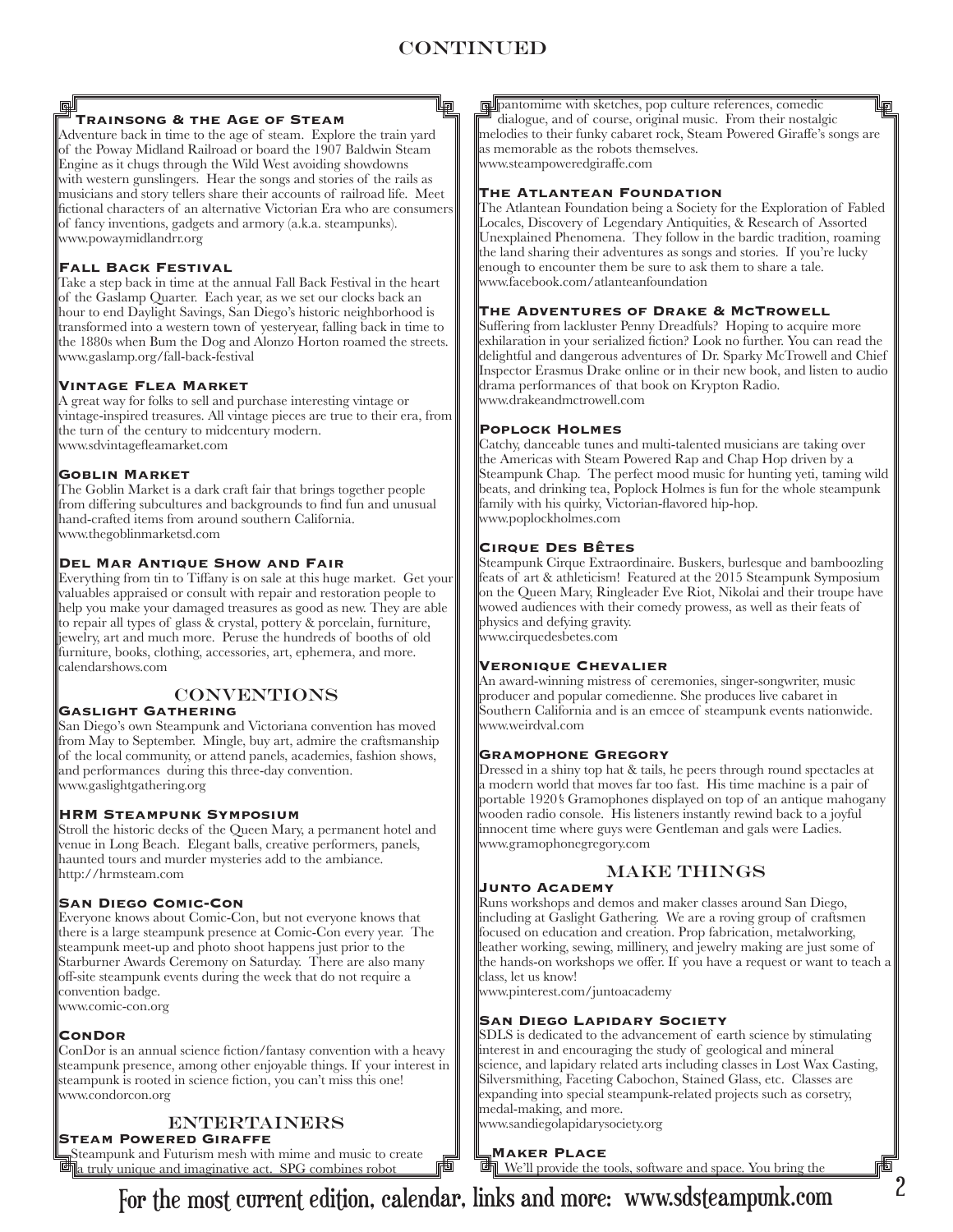## **CONTINUED**

**Exercity**, innovation and imagination. With complete metal, wood, and electronic shops, plus classrooms and large work areas, Maker Place is your place to make it. Think of it as your dream shop the one you'd build if you had a really big garage and a large number of expensive tools.

www.makerplace.com

## Buy AND Admire

#### **The Iron Tailor**

Bob Mogg is a maker/costumer extraordinaire and president of Grand Pacific Steam. Creating some of the most impressive (and large) Steampunk costumes and props in San Diego, he also posts helpful tutorials to his blog so you can make your own creations come to life. www.theirontailor.blogspot.com

#### **Rae Wolf Designs**

Lindsay Wagner makes funky cool hat pins, steampunk accessories, vintage-inspired jewelry, knitted goods, and sculpture. Her art is a mixture of vintage, reclaimed, repurposed, fibers, and awesomeness all rolled into one.

www.raewolfdesigns.com

#### **Gears and Roebuck**

A small-time purveyor of one-of-a-kind vintage costumes and props. Most of their products are specially "re-made" from various unique sources and are all original creations, ranging from props and jewelry to re-made corsets and goggles. christopherhoage@yahoo.com www.facebook.com/shannon.hoage or www.facebook.com/christopher.hoage

#### **Tinkerbots**

A self-proclaimed "junkaholic" and all around geek enthusiast, Dan Jones is one of San Diego's premier found object and assemblage sculptors and has been a tinkerer for as long as he can remember. From his backyard lab and studio, Dan takes great joy in creating whimsical robots, ray guns and steampunk themed sculptures. www.flickr.com/people/tinkerbots

#### **CogNative Enterprises/Jeb Haught**

Jeb is a freelance artist and sculptor working mostly within the Steampunk and vintage genres. He is known for unique jewelry pieces as well as fabulous wearable props. His creations can be found in consignment shops such as Simply Local. www.Facebook.com/jeb.haught

#### **SquishyKuma/Barbara Lekes**

With her experience in fashion and merchandising, Barbara is a very talented costumer. She sews original items and can piece together brilliant Steampunk outfits from found pieces. Visit her webstore or Simply Local in North Park.

www.Facebook.com/squishykuma, www.squishykuma.com

#### **William Swanson / Sidereal Workshop**

Turning out crazy-cool contraptions with a Victorian flair that steampunks adore, William is a maker and woodworker extraordinaire with a background in electrical engineering which he uses to astound the local Steampunk community with works like the Gravity Floccinaucinihiliplificationator. www.siderealworkshop.com

#### **Stitch Trickery**

Michelle Peoples is a talented custom costume maker and teacher. Look for her at the Lapidary Society, teaching corset making, pattern drafting, and other sewing essentials. She is also available to create custom pieces for your steampunk wardrobe. Email her at stitchtrickery@gmail.com

#### **Wyng'd Lyon**

Bring your imagination to fruition through specialty clothes and accessories, from steampunk outfits to Halloween costumes. We have absinthe supplies, replica skeleton keys, stuffed animals, hand-carved and painted boxes as well as a wide assortment of beads for the crafty among you. Clothing comes in all sizes for men, women and children. 画www.wyngdlyon.com

# **THE ELEGANT HARLOT**

Lady Mari specializes in hand-made Perky Little Hats, Exotic Hand Fans, Gently Worn Costumes and Gentle Severity Neckwear using new, old, recycled, upcycled and mixed media with a steampunk, glamorous, or vampire twist.

www.etsy.com/shop/theelegantharlot

#### **Winona Cookie Creations**

Ramona Sczcerba is a visual artist who describes her work thusly: "I make things I would like to wear, look at, own or give as gifts." Whimsical collage and found-art pieces from the wee to the giant will delight the eye.

www.winonacookieillustration.com

#### **Argent Fox ARTifacts**

You may have seen Triona's gorgeous custom parasols at a steampunk picnic or event; she can make you one, too. She also does leatherwork, woodburning, jewelry, and other fabrication and customizations. www.facebook.com/argentfoxartifacts

#### **Andy Cameron Theatrical Design**

Andy Cameron's intricately detailed creations make people smile. Although he specializes in lighting design for theater, concerts, and private parties, etc., he is a steampunk maker through and through. andycam@cox.net

#### **Perpetual Motion Creations**

Paula Cameron is owner/designer of Perpetual Motion Creations. Her tag line is "Always Moving Art" and she specializes in all things steampunk, including unique jewelry design, upcycled arts and crafts, hand-painted vintage signs, and much more. www.perpetualmotioncreations.com

#### **Whaley House Gift Shoppe**

After you tour the most haunted house in America, step into the Museum Shop to pick up some Victorian, steampunk, or gothic goodies! Whaley House would love to work with local artisans to expand their offerings. From housewares, Oz books, jewelry, and novelties to books and absinthe kits, this hidden gem is a fun source for you to explore.

whaleyhouse.org/shop.htm

#### **The Grand Artique**

The hardware store for steampunks, as well as providing interactive art installations with skits and audience participation. Bona fide trading post - buy, sell, or trade and explore this new meld of artistry and commerce, craft and bartering. www.thegrandartique.com

#### Dress Yourself! **Hire a Costumer or shop our vendors**

Reaching out to the San Diego community can connect you with cool people who are willing to help you realize your vision from design to execution. The October Costume Guild Garage Sale is a great place to pick up some amazing handmade pieces at great prices!

#### **The Labyrinth**

An apothecary, natural magic, steampunk shop specializing in handmade items by local artisans. They carry a variety of gifts from candles to books, cards to steampunk clothing and accessories. The store hosts a variety of arts, crafts and instructional classes including beading, up-cycled jewelry making, candle making etc., along with a venue to showcase the work of local artists. plus.google.com/101568435988893142114/

#### **Wild Bill's Mercantile**

"Where the West is dressed!" Old west clothing by Wah Maker, Wrangler, Lariat and Scully. Also vests, boots, suspenders, dusters, western hats, Australian clothing, western decor, and many more things a steampunk can wear. www.shopwildbills.com

For the most current edition, calendar, links and more: www.sdsteampunk.com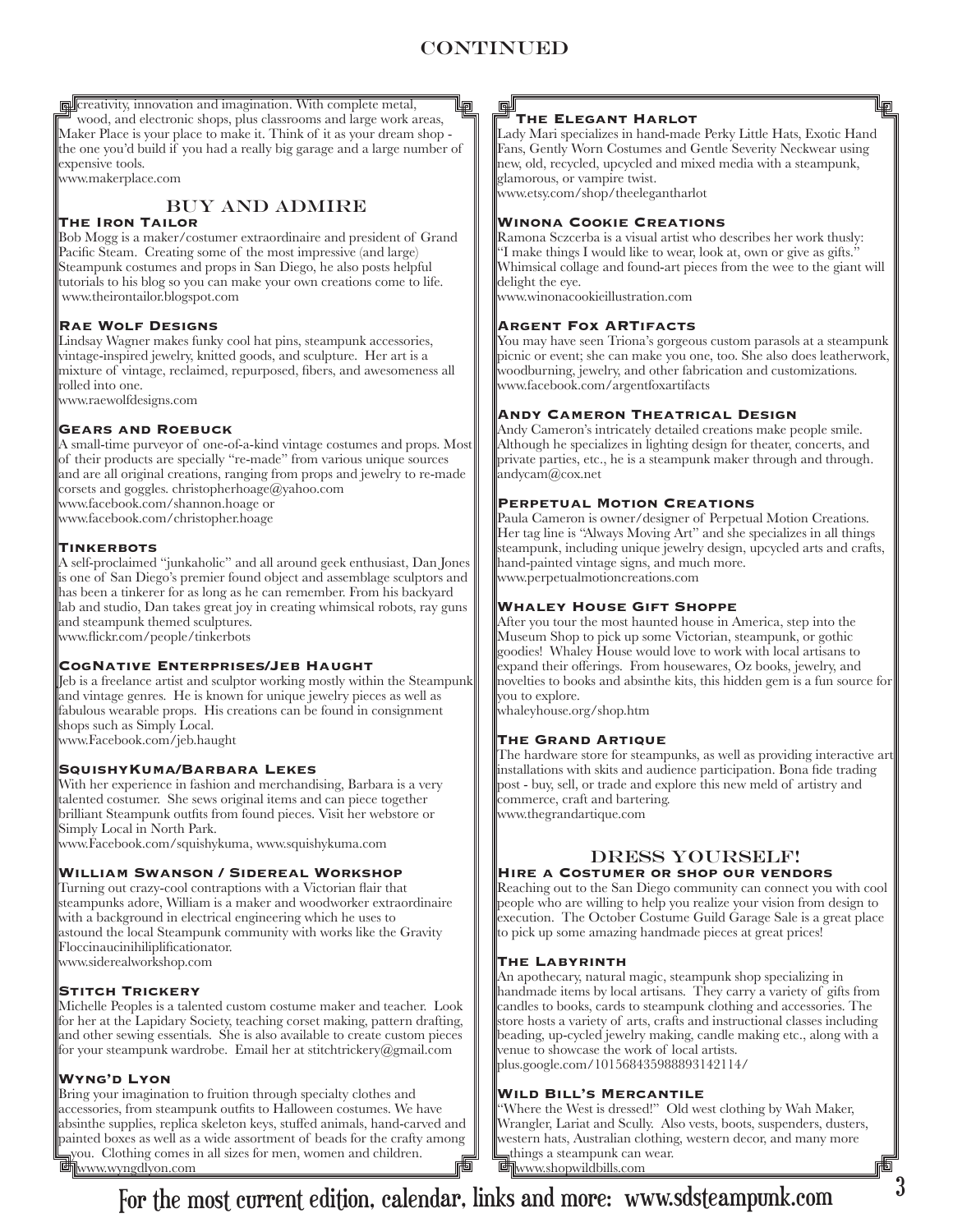## **Johnson House Haberdashery**

There aren't many brick and mortar places to get Victorian-era reproduction clothing in San Diego, but lots of great items are packed into this little store. Gentleman's clothing includes: vests, coats, trousers, walking sticks, and lots of great hats! Women will appreciate the finely-crafted dresses, corsets, and of course, gorgeous hats! There's also a huge selection of women's jewelry, fans, and frippery to choose from.

#### **Gentleman's Emporium (Also for Ladies!)**

Civilized fashion - wear your manners on your sleeve. Uncommon products and great service for period-purists and steampunks alike, the Emporium has great base pieces for men and women with a huge selection of accessories and inspiration. www.gentlemansemporium.com

www.facebook.com/Steampunk.Emporium

#### **Mad.Girl Clothing**

Purveyors of quality historical and fantasy clothing for men and women for over 20 years. Designs in leather and cloth bring styles both bold and demure to fashionistas of the Neo-Victorian era. The Mad.Girl line specializes in steampunk and neo-Victorian couture, offing a wide variety of custom items to complete or compliment your steamy ensembles.

pendragoncostumes.squarespace.com/madgirl-clothing

#### **Village Hat Shop**

Quality hats in every style, color and size imaginable, a mad hatter's dream-come-true, with a wide selection of steampunk, Victorian and Americana styles. They offer re-sizing and stretching, too. Three store locations and a website! www.villagehatshop.com

#### **Gypsy Treasure**

In addition to selling a broad selection of costume asccessories, wigs, eyelashes, belts, feathers, swords, masks, stage make-up and more, this store also offers a variety of rental costumes for themed events. www.gypsytreasure.com

#### **Damsel in This Dress**

Damsel in this Dress-High Quality Steampunk, Renaissance, and Fantasy Costumes for Adventurous ladies! Affordable corsets and coordinating skirts, jackets, vests, and more, Michelle can garb you comfortably from head to toe in steampunk and other alternative styles in a thousand colors. http://damseldress.com/

#### **Architectural Salvage**

Inspire creativity. Touch history. Since 1985, designers, builders, collectors and creatives have made us a "natural resource" in their quest for the unique, the unusual, and the hard-to-find. Makers and re-purpose-crafters will be right at home when looking for something with which to embellish a hat, add to your home furnishings, or attach to your next prop.

www.architecturalsalvagesd.com

#### GET YOUR PHOTO TAKEN! **Jerry Abuan Photography/Tobias Eastman**

Official portrait photographer of Gaslight Gathering and many local events, Jerry is "a Steampunk photographer, a purveyor of captured images, and a bellydance admirer." For a good idea of what Steampunk looks like in San Diego, visit Jerry's page, Agezinder Arts. Buy prints and keep him shooting! www.jerryabuan.zenfolio.com

#### **Kelly Varner Photography**

"Eclectic creation is my passion. Capturing the special moments in your life is my joy." Kelly specializes in wedding, boudoir, and portrait photography, is based out of San Diego and covering the So. California area. She also participates in and photographs many Steampunk events.

www.facebook.com/varnerphotography

### ⋥

Ļρ

#### Other Resources **Mysterious Galaxy**

"Books of Martians, Murder, Magic and Mayhem." Find steampunk literature or inspire yourself in either genres. One of the best places to find these and other unique works is Mysterious Galaxy. This bookstore is supportive of local authors and has author events as well as a huge selection of titles and a reader rewards program! www.mystgalaxy.com

#### **Steampunk Radio Show**

Did you know Krypton Radio has a special Steampunk show? From 7-9pm Saturdays, Willow Leafstorm spins her favorite steampunk music. If your musical tastes lean a couple of decades later, she has a Dieselpunk/ swing show on Wednesdays, 7-9pm. Nerd-friendly tunes 24-7! www.kryptonradio.com

#### **Professor Greyshade**

The first DJ in southern California to dedicate himself to finding the anachronistic yet contemporary music needed to give steampunk a sound of its own. He now blogs about DIY living which is pretty darn steampunk at greyshadeestate.blogspot.com

#### **Aubrey Rose Tea Room**

Fine gifts and collectibles reminiscent of the Victorian era and early Americana. They also offer a lovely formal tea, which you should attend in your finest Steampunk/Victoriana attire. www.theaureyrosetearoom.com

#### **Tea Upon Chatsworth**

Find the essense of an English tea room right here in San Diego. Experience the art of great food and fine teas served on a beautiful threetiered platter while you sip your selection of tea from a vintage English tea cup. Afternoon and high teas and larger tea parties accommodated. http://teauponchatsworth.com/

#### **So Much More**

For the best continually updated lists of Steampunk Conventions all over the world, visit:

- thesteampunkempire.com
- brassgoggles.com
- welcometosteampunk.com
- airshipambassador.com
- steampunkchronicle.com
- facebook.com/steampunk.conventions

#### **How to measure yourself for a corset**

http://damseldress.com/how-to-measure

<sup>A</sup>Have information you'd like to see in this directory? Email sdsteampunk@gmail.com to submit! <sup>L</sup>

For the most current edition, calendar, links and more: www.sdsteampunk.com

市